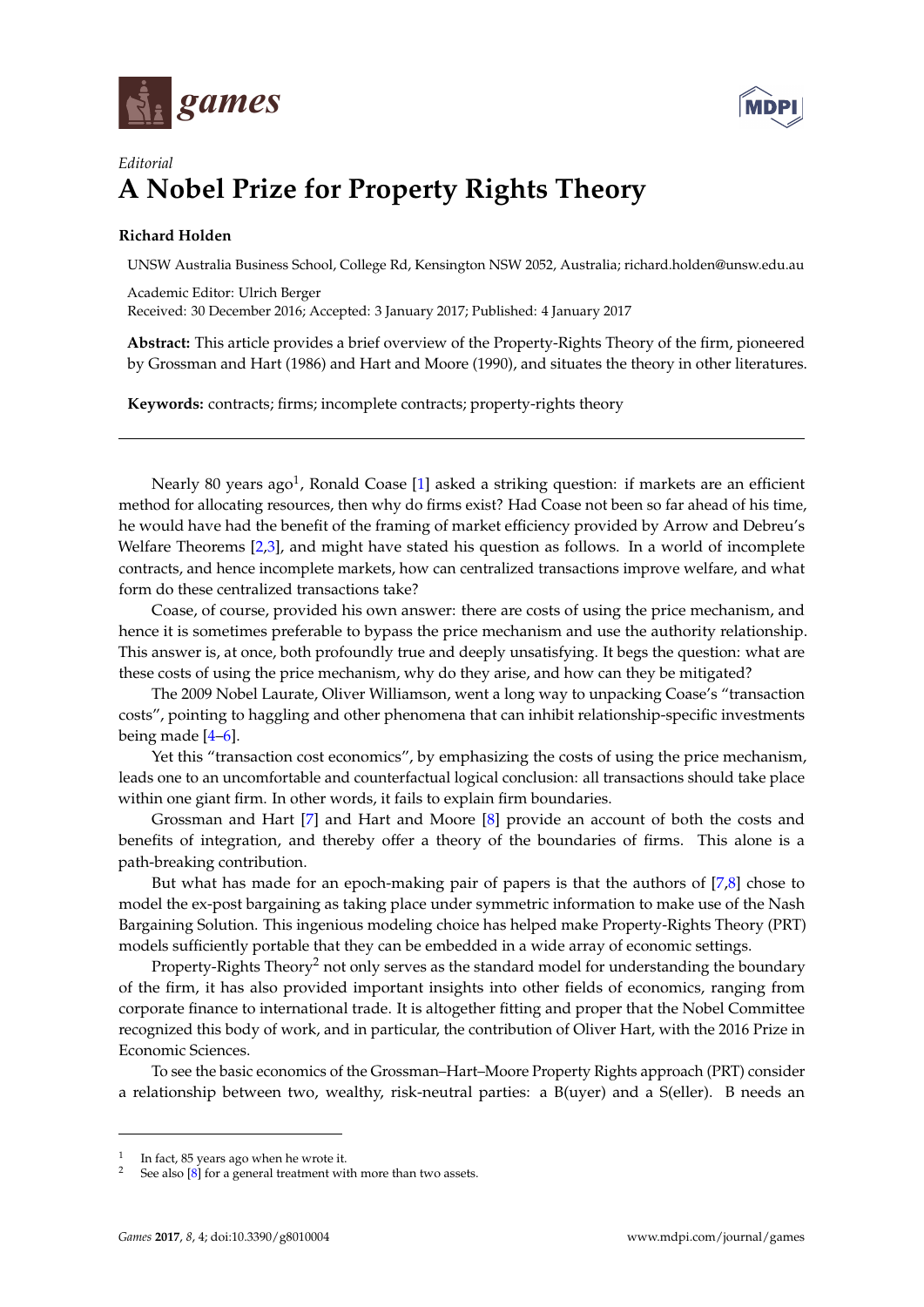intermediate input (a "widget") from S in order to produce a final good. The value of the final good is *V*(*e*), which depends on an investment *e*, by B. Similarly, the cost of producing the widget is *C*(*i*), which depends on an investment *i* by S. Both B and C are increasing, concave functions, representing the fact that there are diminishing marginal returns to the investments.

One can think of the investment *e* as improving a machine that produces the final good, and the investment *i* as improving a machine that produces the widget. Because of expertise/human capital, it is only possible for B to make the investment in the final-good-producing machine and for S to make the investment in the widget-producing machine.

The key assumption of PRT is that these investments (and their outcomes) are not contractible. This could be because, even though they may be observable to the contracting parties, they are not verifiable by a third party such as a court of law. The court may, for instance, lack the requisite technical expertise or trade knowledge to determine whether the contractually stipulated investments have been made.

What is contractible is the ownership of the widget- and final-good-producing machines. Prior to the investments being made, the parties can contract on who owns these assets. Because there are no frictions at this stage, the parties will bargain to an efficient outcome.

The social optimum (or "first best") involves maximizing the total benefit to the two parties, minus their respective investment costs. That is:

$$
\max_{e,i} \{ V(e) - C(i) - e - i \}
$$
 (1)

and the optimal investment levels are thus given by  $V'(e^*) = 1$  and  $-C'(i^*) = 1$ .

If B owns the final-good-producing machine and S owns the widget-producing machine then they will respectively solve the following optimization problems:

$$
\max_{e} \left\{ \frac{V(e)}{2} - e \right\} \tag{2}
$$

and

$$
\max_{i} \left\{ \frac{-C(i)}{2} - i \right\}.
$$
 (3)

This is because, being nonintegrated, the parties will have to bargain over how to split the surplus from their investments. Given their outside options and the use of the Nash bargaining solution, each player gets only half of the benefits from her investment. Thus, each party will underinvest relative to the first best, with:  $V'(e^*) = 2$  and  $C'(i^*) = 2$ .

What if the parties are vertically integrated with B owning both machines? Now B does not need to bargain with S because, in the language of PRT, she has "residual rights of control". B cannot compel S to invest and, lacking the relevant human capital, cannot invest in the widget-producing machine. But B no longer needs to bargain with S about the surplus from the investment in the final-good-producing machine. Being the residual claimant, B will invest at the first-best level. Overall surplus will not be first best, however, because S will underinvest.

Similarly, if the parties are vertically integrated with S owning both machines she will invest at the first-best level, but B will underinvest.

Whether B integration or S integration is better depends on the relative cost-benefit of their investments. Since asset ownership is contractible, we would expect whichever ownership structure maximizes second-best surplus to arise.

Notice that PRT provides a complete account of the costs and benefits of integration. Moreover, the only thing that changes when integration occurs are the incentives to invest. The technology is independent of ownership structure, and thus ownership structures are compared on a level playing field. Quite apart from the technical innovations of PRT, these constitute major conceptual advances.